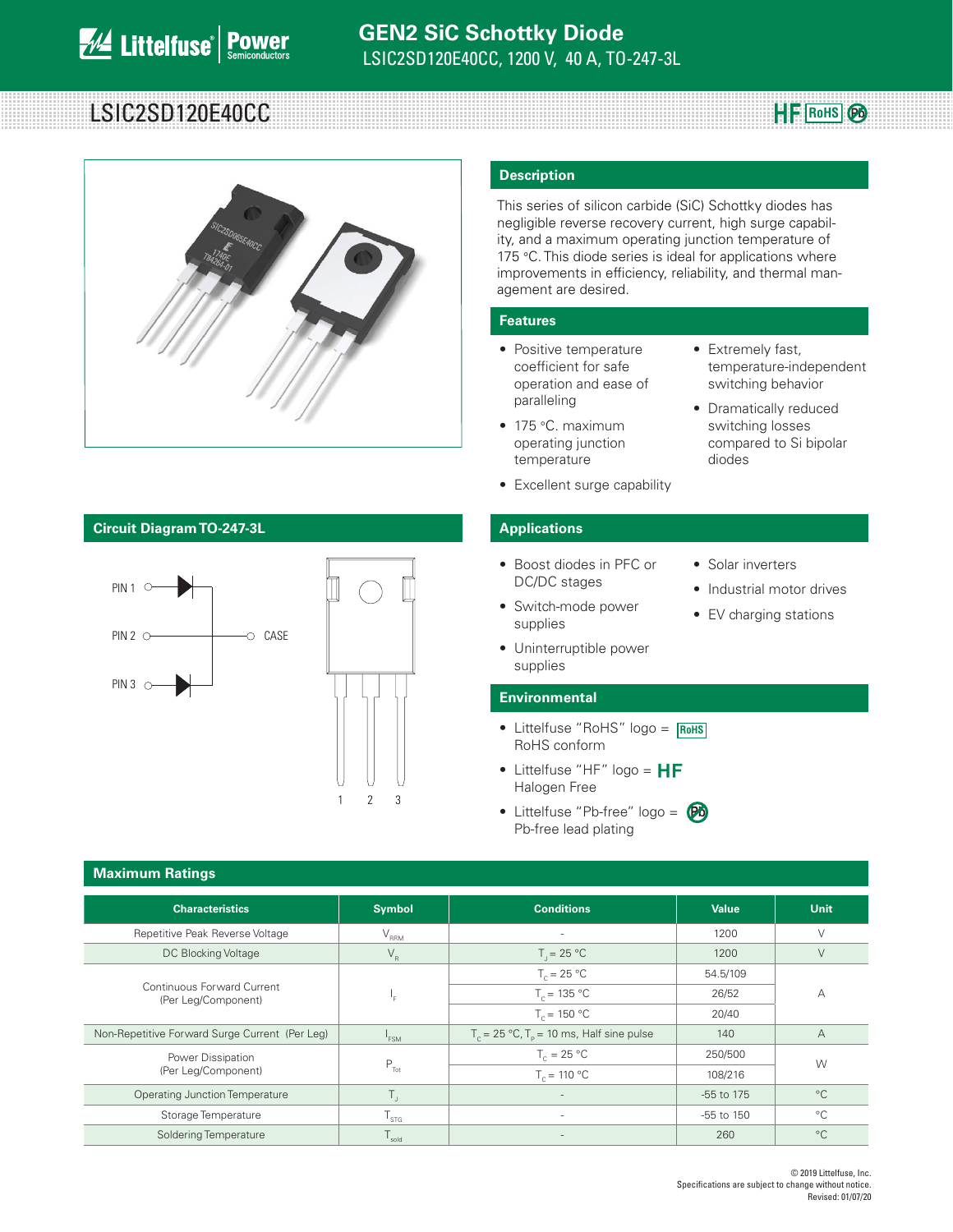#### **Electrical Characteristics (Per Leg)**

| <b>Symbol</b><br><b>Characteristics</b> |              | <b>Conditions</b>                                        | <b>Value</b>             |      |                   |             |  |
|-----------------------------------------|--------------|----------------------------------------------------------|--------------------------|------|-------------------|-------------|--|
|                                         |              |                                                          | Min.                     | Typ. | Max.              | <b>Unit</b> |  |
| $V_F$<br>Forward Voltage                |              | $I_F = 20 A, T_J = 25 °C$                                | $\overline{\phantom{a}}$ | 1.5  | 1.8               | $\vee$      |  |
|                                         |              | $I_{\rm F} = 20 \text{ A}$ , T <sub>1</sub> = 175 °C     |                          | 2.2  |                   |             |  |
| <b>Reverse Current</b>                  |              | $V_B = 1200 V, T_J = 25 °C$                              | ۰                        | <1   | 100               | μA          |  |
|                                         | ١R           | $V_{\rm B} = 1200 \,\rm V$ , T <sub>1</sub> = 175 °C     | ٠                        | 15   |                   |             |  |
| <b>Total Capacitance</b>                |              | $V_{\rm B} = 1$ V, f = 1 MHz                             | $\overline{\phantom{a}}$ | 1142 | ٠.                |             |  |
|                                         | $\mathsf{C}$ | $V_p = 400 V$ , f = 1 MHz                                | $\overline{\phantom{a}}$ | 108  |                   | pF          |  |
|                                         |              | $V_p = 800 V$ , f = 1 MHz                                | $\overline{\phantom{a}}$ | 82   | $\qquad \qquad -$ |             |  |
| <b>Total Capacitive Charge</b>          | $Q_{\alpha}$ | $V_R$ = 800 V, Q <sub>c</sub> = $\int C(V) dV$<br>$\cup$ | ٠                        | 115  | $\sim$            | nC          |  |

**Footnote:**  $T_1 = +25 \degree C$  unless otherwise specified

| │ Thermal Characteristics ⊦            |                     |                   |              |         |      |      |
|----------------------------------------|---------------------|-------------------|--------------|---------|------|------|
|                                        |                     |                   | <b>Value</b> |         |      | Unit |
| <b>Characteristics</b>                 | <b>Symbol</b>       | <b>Conditions</b> | Min.         | Typ.    | Max. |      |
| Thermal Resistance (Per Leg/Component) | $R_{\rm \Theta JC}$ | $\sim$            | $\sim$       | 0.6/0.3 |      | °C/W |



### **Figure 1: Typical Foward Characteristics (Per Leg) Figure 2: Typical Reverse Characteristics (Per Leg)**

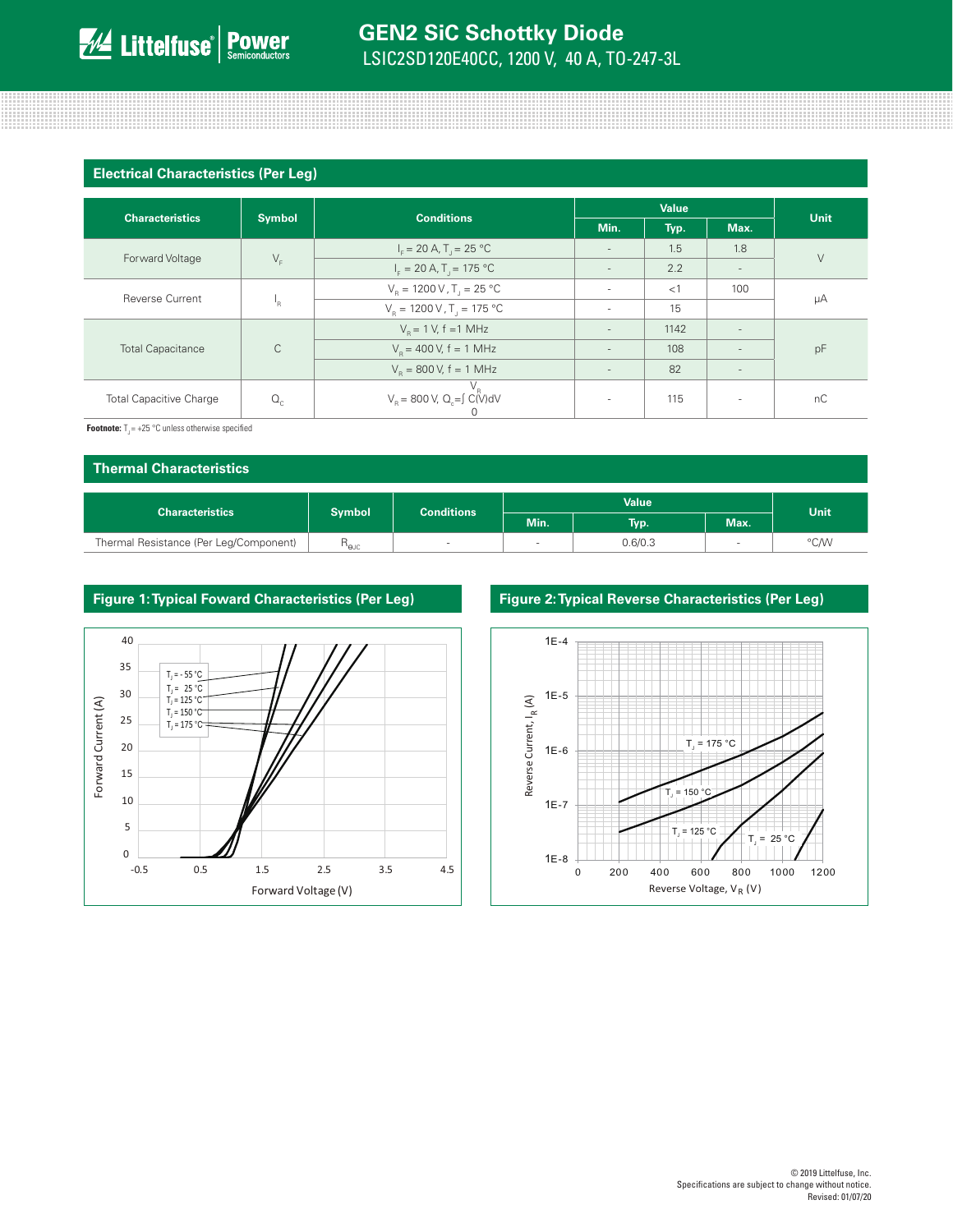







#### **Figure 3: Power Derating (Per Leg) Figure 4: Current Derating (Per Leg)**



#### **Figure 5: Capacitance vs. Reverse Voltage (Per Leg) Figure 6: Capacitive Charge vs. Reverse Voltage (Per Leg)**



### **Figure 7: Stored Energy vs. Reverse Voltage (Per Leg) Figure 8: Transient Thermal Impedance (Per Component)**

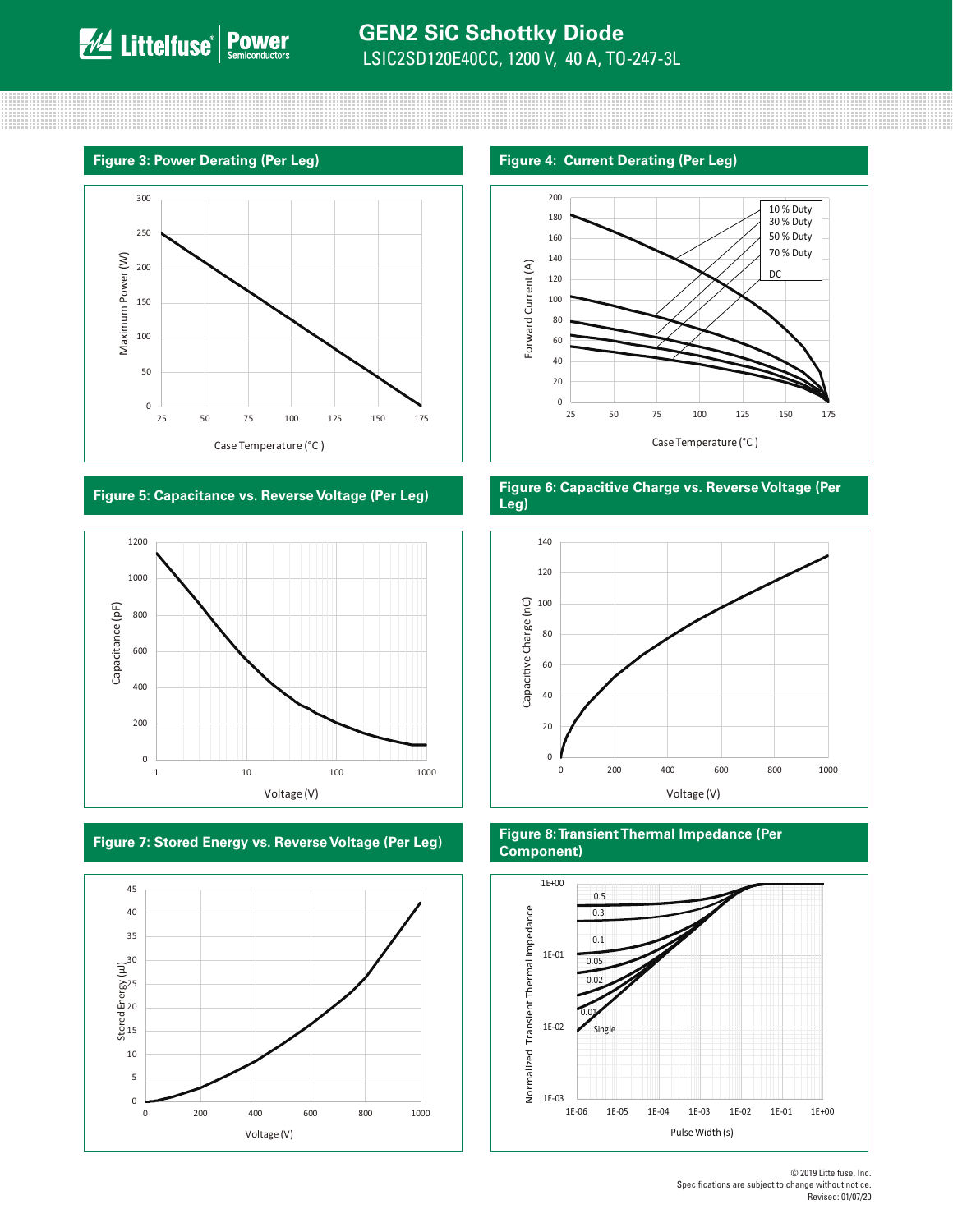## **GEN2 SiC Schottky Diode** LSIC2SD120E40CC, 1200 V, 40 A, TO-247-3L

the contract of the contract of the contract of the contract of the contract of the contract of the contract of 

#### **Package Dimensions TO-247-3L**

**A**

**c**





**Recommended Hole Pattern Layout**



#### **Notes:**

1. Dimensions are in millimeters 2. Dimension D, E do not include mold flash. Mold flash shall not exceed 0.127 mm per side. These measured<br>at the outermost extreme of plastic body.<br>3.øP to have a maximum draft angle of 1.5° to the top<br>of the part with a maximum hole diameter of 0.154"

|                | <b>Millimeters</b> |               |                          |  |  |
|----------------|--------------------|---------------|--------------------------|--|--|
| <b>Symbol</b>  | <b>Min</b>         | <b>Nom</b>    | <b>Max</b>               |  |  |
| A              | 4.80               | 5.03          | 5.20                     |  |  |
| A1             | 2.25               | 2.38          | 2.54                     |  |  |
| A <sub>2</sub> | 1.85               | 1.98          | 2.11                     |  |  |
| $\mathbf b$    | 0.99               |               | 1.40                     |  |  |
| b <sub>2</sub> | 1.65               |               | 2.39                     |  |  |
| b4             | 2.59               |               | 3.43                     |  |  |
| c              | 0.38               | 0.64          | 0.89                     |  |  |
| D              | 20.80              | 20.96         | 21.34                    |  |  |
| D <sub>1</sub> | 13.50              | $\frac{1}{2}$ | $\overline{\phantom{a}}$ |  |  |
| D <sub>2</sub> | 0.51               | 1.19          | 1.35                     |  |  |
| е              | 5.44 BSC           |               |                          |  |  |
| E              | 15.75              | 15.90         | 16.13                    |  |  |
| E1             | 13.06              | 14.02         | 14.15                    |  |  |
| E <sub>2</sub> | 4.19               | 4.32          | 4.83                     |  |  |
| г              | 19.81              | 20.19         | 20.57                    |  |  |
| L1             | 3.81               | 4.19          | 4.45                     |  |  |
| øP             | 3.55               | 3.61          | 3.66                     |  |  |
| øP1            | 7.06               | 7.19          | 7.32                     |  |  |
| Q              | 5.49               | 5.61          | 6.20                     |  |  |
| S              | 6.05               | 6.17          | 6.30                     |  |  |

#### **Part Numbering and Marking System**

SIC 2 SD

120

YY WW X

CC

40



- $=$  SiC
- $=$  Gen2
- = Schottky Diode
- = Voltage Rating (1200 V)
- $E = TO-247-3L$ 
	- = Current Rating (40 A)
	- = Common Cathode
	- = Year
	- = Week
	- = Trace Code (Any Letter)
- ZZZZZZ-ZZ = Lot Number

#### **Packing Options**

| <b>Part Number</b> | <b>Marking</b> | <b>Packing Mode</b>  | M.O.Q |
|--------------------|----------------|----------------------|-------|
| LSIC2SD120F40CC    | SIC2SD120E40CC | (30 <sub>DCS</sub> ) | 450   |